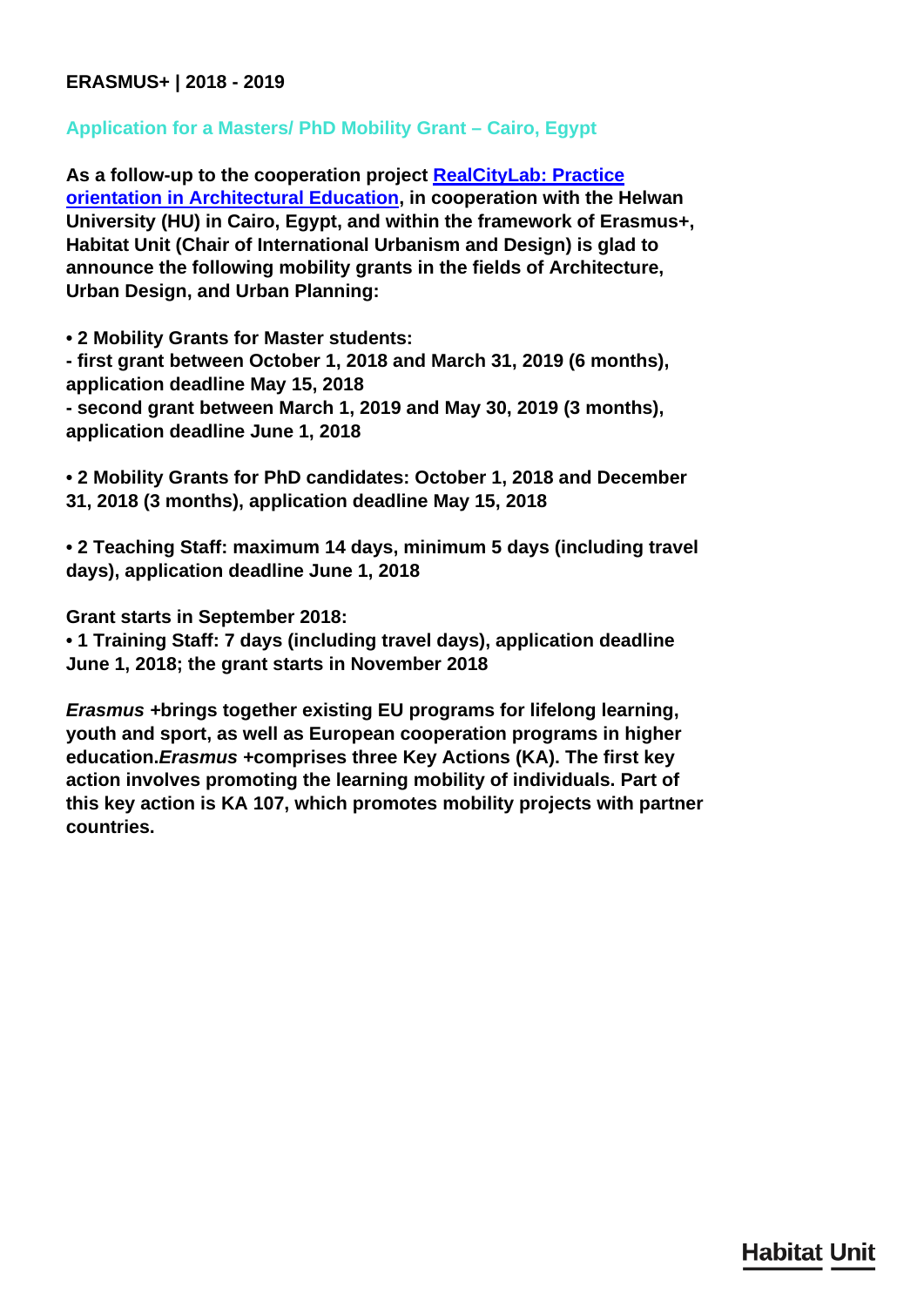**Applications** for a Masters/ **PhD Mobility** Grant -

As a follow-up to the cooperation project RealCityLab: Practice<br>orientation in Architectural Education, in cooperation with<br>the Helwan University (HU) in Cairo, Egypt, and within the<br>framework of Erasmus+, Habitat Unit (Chair of International<br>Urbanism and Design) is glad to announce the following mobility<br>grants in the fields of Architecture, Urban Design, and<br>Urban Planning:

**Hasmus** 

. 2 Mobility Grants for Master students

- first grant between October 1, 2018 and March 31, 2019 (6) months), application deadline May 15, 2018

- second grant between March 1, 2019 and May 30, 2019 (3) months), application deadline June 1, 2018

June 1, 2018<br>
Erasmus+ KA 107 scholars (see<br>
e 2 Mobility Grants for PhD<br>
compy of passport<br>
candidates: October 1, 2018 and<br>
copy of residence permit (if<br>
december 31, 2018 (3 months),<br>
application deadline May 15,<br>  $\cdot$ 

• 2 Teaching Staff: maximum 14<br>days, minimum 5 days (including<br>travel days), application deadline June 1, 2018

**Grant starts in September 2018:** · 1 Training Staff: 7 days (including travel days). application deadline June 1,<br>2018; the grant starts in November 2018

Master & PhD students of the TU Erasmus + brings together existing EU programs for lifelong learning, youth and sport, as well as European cooperation programs in higher education. Erasmus + comprises three Key<br>Actions (KA). The first key action involves promoting the learning<br>mobility of individuals. Part of

this key action is KA 107, which promotes mobility projects with partner countries **Requirements** . Application Form (see template) listed in the application form. + Terms and Conditions for Erasmus+ KA 107 scholars (see

Cairo, Egypt

Research topics of the exposure to Egypt is preferred.

 $\overline{d}$ 

Berlin can apply for a 3 or 6 months (Minimum duration of student mobility: 3 months starting in October 2018). The host is Helwan University, faculty of fine arts. The application deadline is May 15, 2018, for those planning to travel in October. The initial information<br>on Erasmus + KA 107 contains Information about the target group and scholarship amount. The required documents are

applicants' thesis (master/PhD) should be closely relevant to Egypt, and should be clarified within the application process. Please submit the written applications to Dr. Hassar Elmouelhi: elmouelhi@tu-berlin.

**Habitat Unit** 

**Requirements:**

- **Application Form (see template)**
- **Terms and Conditions for Erasmus+ KA 107 scholars (see template)**

**Funding Details** 

• Grant: Students Outgoing (to<br>Egypt): 650 Euro per month +

Grant staff (teaching/training):

• Minimum duration of student / staff mobility: 3 months / 5 days

Lump sum for travel (per

grantee): 360 Euro

160 Euro/day.

- **Copy of passport**
- **Copy of residence permit (if applicable)**
- **Motivation Letter (in English)**
- **CV (in English) previous exposure to Egypt is preferred.**

**Funding Details:**

**• Grant: Students Outgoing (to Egypt): 650 Euro per month + Lump sum**